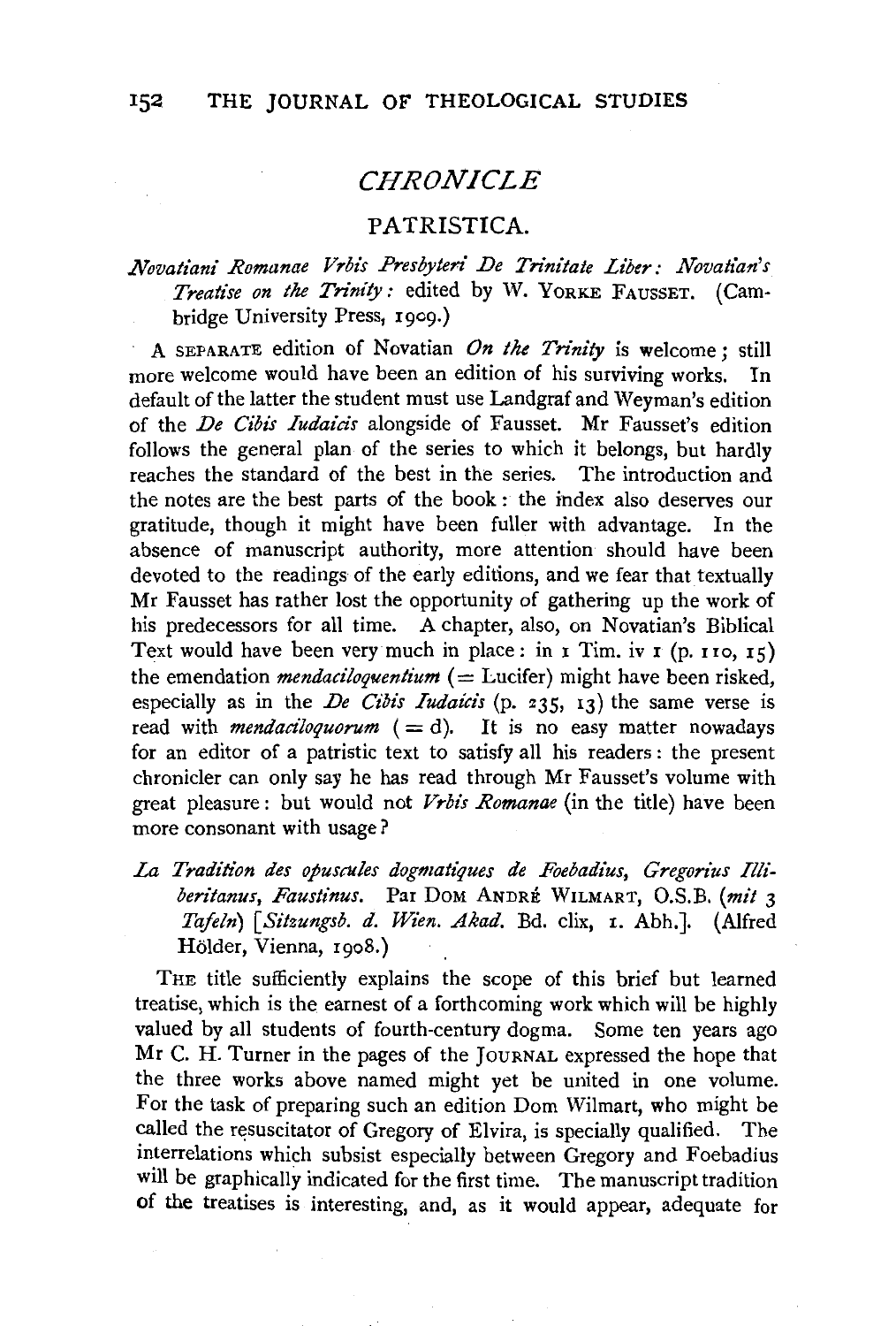#### CHRONICLE **153**

the reconstruction of their texts. Assuredly the edition of Wilmart will be a great advance on preceding editions and of great interest to students of the Latin Bible as well as to students of the theology of the fourth century. The photographs are of Voss. lat. F. 58 (saec. ix) (of Foebadius); Bodl. Laud. Misc. 276 (saec. ix) (of Gregory), and of Köln xxxiii (saec. ix) (of Faustinus). It is all the more necessary to call attention to a valuable piece of work like this, as no· publications issue more unobtrusively from the press than the Vienna *Sitzungsberichte.1* 

## De codicum Prudentianorum generibus et uirtute scripsit IOANNES BERG-MAN. *(Adiectae sunt tres tabulae.)* [ *Sitzungsb. d. Wien. Akad.*  Bd. clvii, 5. Abh.] (Alfred Hölder, Vienna, 1908.),

FoR quite a generation hardly anything critical had been done on the text of Prudentius, when three workers entered the field, Stettiner, with his interesting work on the illustrated manuscripts, Winstedt, well known to readers of this JOURNAL, and Bergman, the future Vienna editor. The valuable papers of Winstedt in the *Classical Review* and. elsewhere shewed how much precious and unused material existed for the restoration of the text. Bergman has been similarly comprehensive in his researches, and, as Winstedt has generously put all his own material at the disposal of the other scholar, the present pamphlet gives· us as complete and· as clear as possible an account of the existing documents. These are wonderfully abundant, there being over 300 manuscripts in existence, of which the last critical editor Dressel<sup>*knew only sixty-*</sup> six. At the head of all stands the Puteaneus (Paris B. N. lat.  $8084$ ), which is now considered to be not earlier than the sixth century. The older part of the Bobbio MS (Am bros. D 36 sup.) is not later than the seventh century, and there is a fragmentary one of the eighth. While a few belong to the ninth, a great many have survived• from the tenth. Classification of the authorities is aided by the order in which the poems come, by the style of the illustrations, by the subscriptions, and by the presence or absence of interpolations. All necessary information about the manuscripts is given, and the comprehensiveness of the work done has probably never been surpassed in the case of any other author: the only rival piece of work the present writer can recall is Von Soden's *Cyprianische Briefsammlung.* The seriousness with which Dr Bergman has taken his task gives one every confidence that his text of the poet will meet all demands. The three interesting photographs are of leaves of Puteaneus, Bobiensis, and a Casinensis.2

<sup>1</sup> The name 'Phillipps' has led Dom Wilmart (p. 33), as many others, into error. On p. 31, n. *z,* for ' Seek' read 'Seeck '.

<sup>2</sup> On p. 61, l. 9, for 'collegii' read  $\iota$  uniuersitatis'.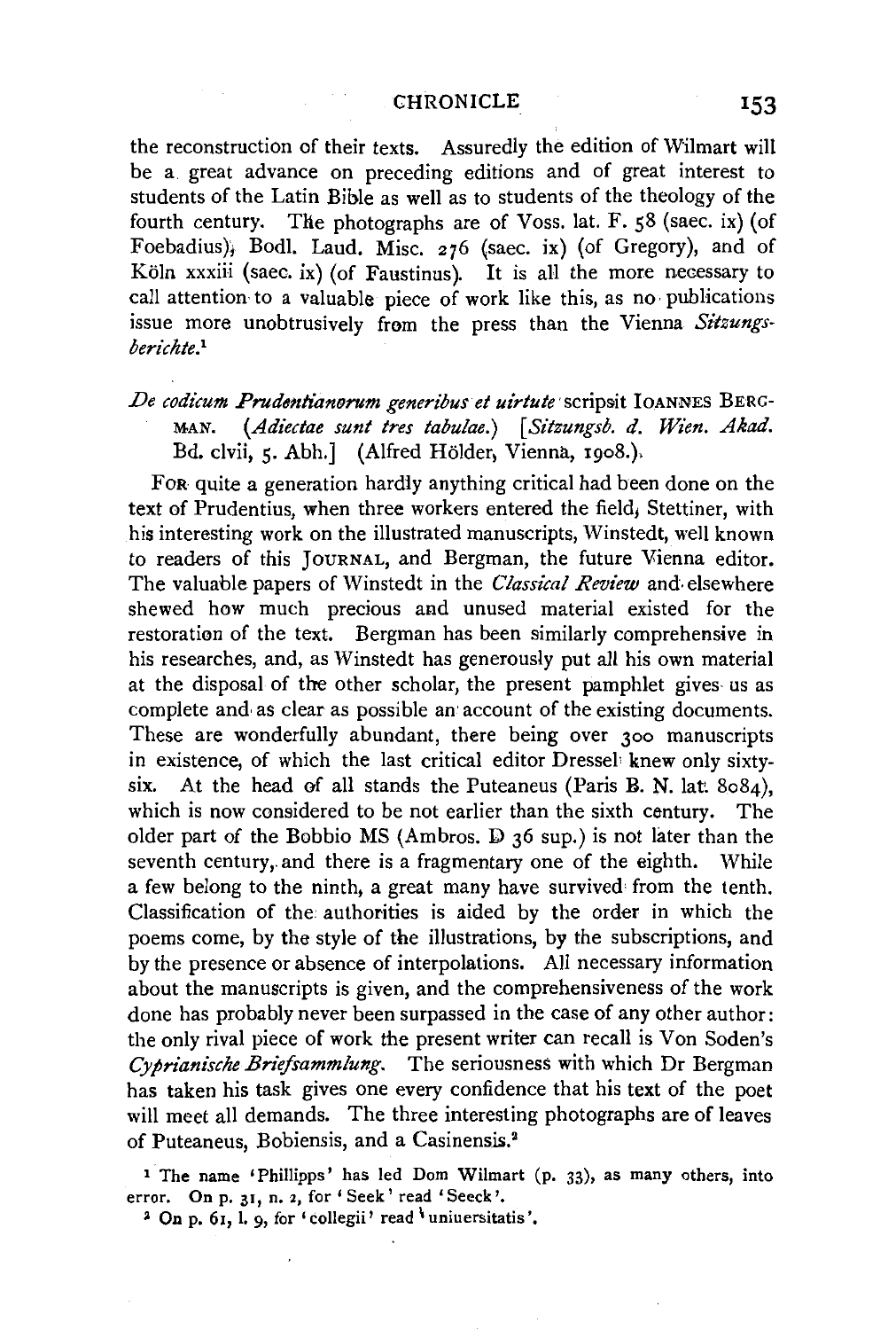### 154 THE JOURNAL OF THEOLOGICAL STUDIES

Sancti Aureli Augustini Scripta contra Donatistas: Pars II: Contra *Litteras Petiliani Libri Tres, Epistula ad Catholicos de Secta Donat/starum, Contra Cresconium Libri Quattuor.* Recensuit M. PETSCHENIG [Corpus Scr. Eccl. Lat. vol. Iii] (Vindobonae et Lipsiae, *1909).*-Sancti Aureli Augustini Scripta contra Donatistas: Pars III: Liber de Unico Baptismo, Breuiculus Collationis cum *Donatistis, Contra Partem Donati post Gesta, Sermo ad Caesan{msz's Ecclesiae Plebem, Gesta cum Emerito Donatistarum Episcopo, contra Gaudentium Donatistarum Episcopum Libri II,* Appendix, Indices. Recensuit M. PETSCHENIG Corpus Scr. Eccl. Lat. vol. liii] (F. Tempsty, G. Freytag, Vienna & Leipzig, 1910).

HEARTIEST congratulations are due both to the editor and to the printers for the astounding rapidity with which the Vienna edition of the anti-Donatist works of St Augustine has been published. To pass nearly 1,500 octavo pages through the press in a period well under two years is a remarkable feat. With regard to the quality of the work the editor's name is sufficient guarantee.<sup>1</sup> Of the four manuscripts of the *Contra Litteras Petiliani* accessible to the Maurists three only can now be traced, and no fresh MSS have turned up. Two of them are of the twelfth century, one of the eleventh, and all three have been collated afresh for this edition. There is some doubt about the title of the next work. It is commonly cited as *De Unitate Ecclesiae,* but on the faith of an Orléans MS (saec. xi), one of the two coeval surviving manuscripts, Petschenig has given it the more accurate title. (In view of the fact that it is rarely possible to identify the MSS employed by the early editors, it is of interest to know that the second MS was used by Amorbach.) His study of the diction of the tractate has sufficed to remove all doubts on the subject raised by the Maurists. Time has been somewhat kindlier to the MS tradition of the *Contra Cresconium.*  A study of the older surviving MSS, all of French provenance, three belonging to the ninth century and one to the tenth, renders it possible to reconstruct an archetype, probably of the Merovingian period. This archetype had the usual errors of that age, and the editor has found emendation not infrequently necessary. An extensive study of the form of the biblical quotations, an excellent test of the quality of an edition, has shewn that this new recension makes a great advance on its predecessors. There are some considerable passages quoted, for example, Acts xvii  $16-23$ , xix  $1-7$ , and Luke xxiv  $44-53$ . The last I have thought it worth while to piece together, representing in capitals what is common to Augustine with Cyprian and *e* against the Vulgate, and in italics what is common to Augustine and the Vulgate.

1 Cf. vol. xi p. I 48 of the JOURNAL.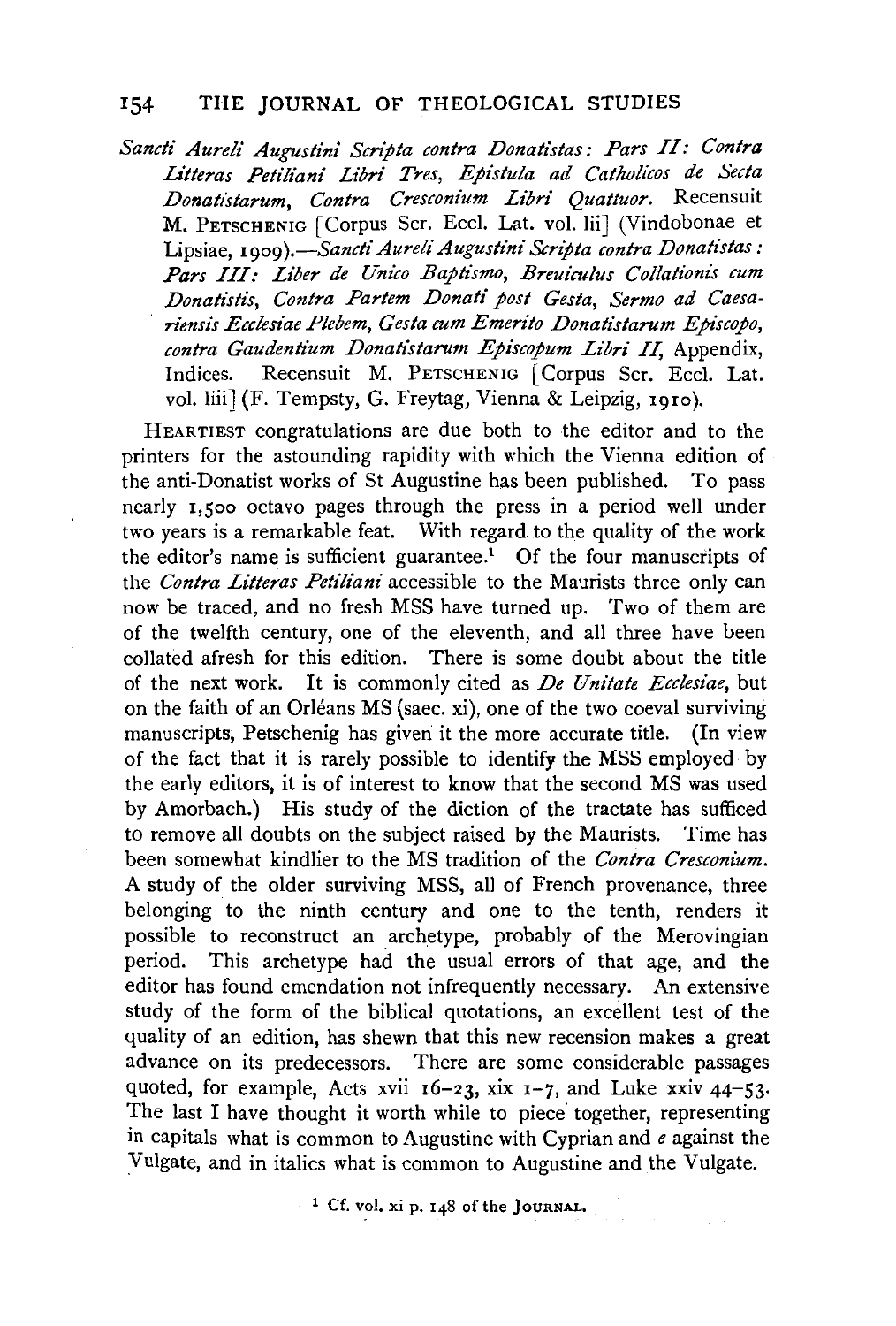(44) ISTI *sunt* SERl\IONES QUOS *loculus sum* ad *uos cum adhuc essem uobiscum* QUIA oportebat *impleri* (oPORTET ADIMPLERI) *omnia (quae) scripta [sunt] in lege [Moysi] et prophetis et psalmis de me* (45) *tunc aperuit* eis *(illis) sensum ut intellegerent scripturas et dixit eis* {ILLIS) (46) *quoniam* (QUIA) *sic scriptum est et sic oportebat Christum pati et resurgers* [a *mortuis*] [TERTIA DIE] (47) *et praedicari in nomine eius* (suo) *paenz"tentiam et remissionem peccatorum* per (in) *omnes gentes*   $incipientibus$  (INCIPIENS) *ab* HIERUSALEM.

(48) ET uos *testes horum* (horum testes) (49) *et ego mitto* PROMIS-SIONEM MEAM SUPER uos uos autem sedete in ciuitate quoad usque *induamini* uirtute *ex alto* (so) PRODUXIT *autem* ILLOS usque *Bethaniam*  e~ LEUAUIT MANUS SUAS ET *benedixif* ILLOS (51) *et factum est* CUM BENEDIXISSET ILLOS DISCESSIT *ab ezs* (52) *et ipsi* REUERSI *sunt* cum gaudio magno in Hierusalem (53) *et* fuerunt *semper in templo* LAU-DANTES *deum.* 

This mosaic admirably illustrates Augustine's way of citing small portions of the Gospel after 400.

Some corrections may be suggested. On p. 47, ll.  $12-15$ , the words left unspaced should be spaced, as they belonged to Petilian's Bible, which has hardly received from students the attention it deserves. On p. 122, 1. 12, *saltim* should surely have been printed in the text, despite the fact that this form is repudiated in the orthographical index of vol. liii: my own impression is that I have never seen *saltem* in a good MS. On p. 123, 1. 8, *Dani(h)elum* should be read. On p. 154, 1. 9, space *manifesta opera carnis.* On p. 270, 1. 3, *conuertimus nos* should be read with· Augustine elsewhere and other Africans: *conuertimur* is Vulgate. Similarly pn p. 338, l. 3, *superstitiosos* should be read, as *superstitiosiores* is Vulgate. On p. 375, ll. 3-4, the echo of Col. iii 14 should have been noted. In the index, add an asterisk to Act. ix  $4-5$ , and delete the  $5$ ; add an asterisk also to Rom. iii 10-18, as it is not quite identical with the Vulgate; after Phil. i 18 for '322' read '332 '.

Of the *De Unico Baptismo* there is a goodly crop of MSS, of which two are of the ninth century and two of the tenth. (In naming certain of the MSS Dr Petschenig has written 'Philippicus' for 'Phillippicus ', and' Durhamensis' for' Dunelmensis '.) Of the *Breuiculus Collationis cum Donatistis* the editor has not been successful in finding a manuscript copy. Like his predecessors, therefore, he has had to depend on the *editio princeps* of Amorbach, which, however, was printed from a good MS. The *Contra Partem Donati post Gesta* (generally known as the *Ad Donatistas post Collationem)* is preserved in a sixth-century semiuncial MS, but all the MSS are descended from a defective archetype. A thirteenth-century Grenoble manuscript of indifferent worth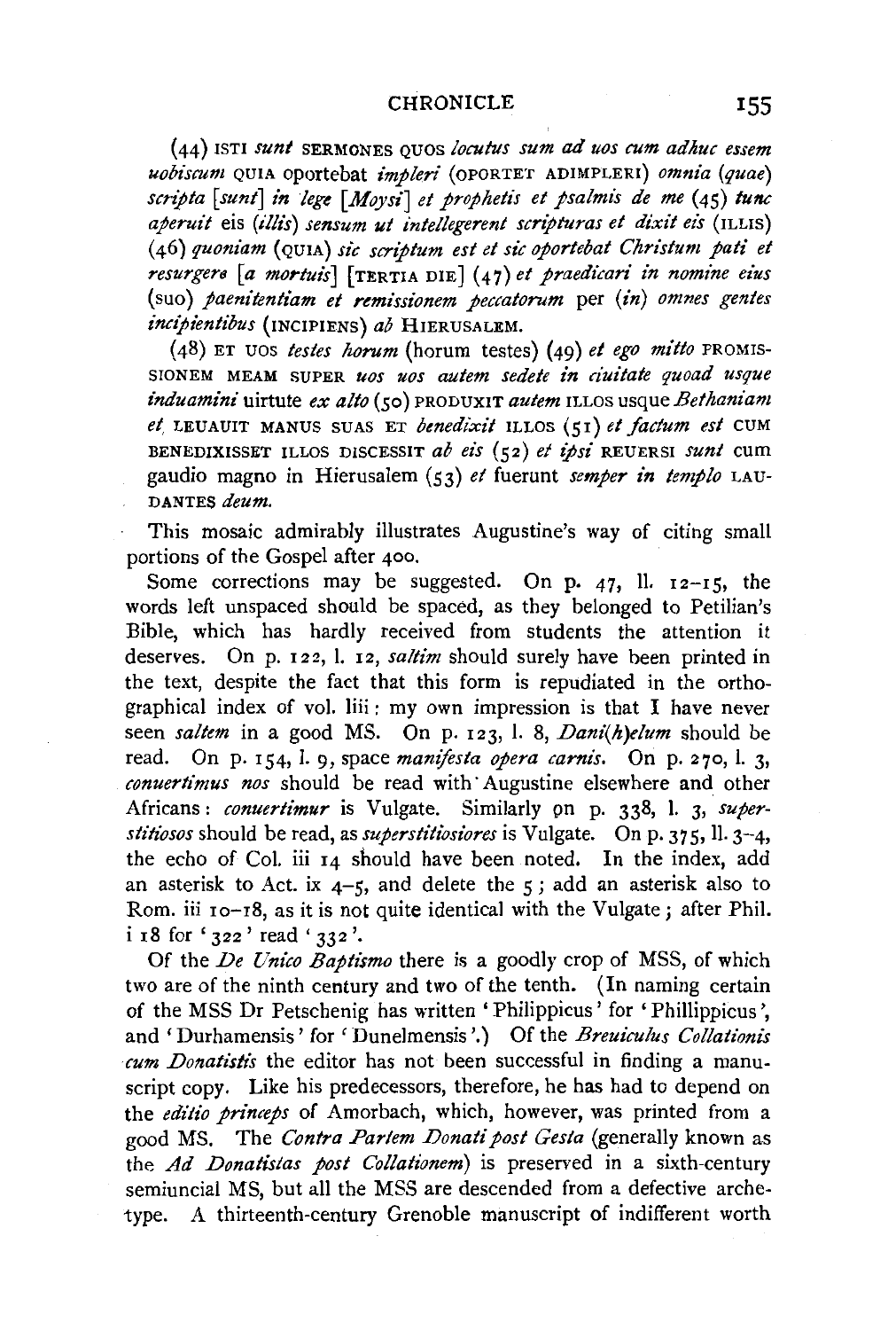is the solitary representative of the next work on the list, of which the Maurists knew no copy at all. Of the two books *Contra Gaudentium*  also a solitary MS has survived (British Museum, Add. MSS  $17,291$ (saec. xii)), identical with• the 'Parcensis' of the Louvain editors: this unfortunately is descended from an archetype which had lost a number of leaves. The appendix contains new editions of two spurious treatises which the Maurists give in their edition, namely the *Sermo de Rusticiano subdiacono,* first published in the middle of the seventeenth. century from a MS now lost, and the much more interesting, if rather stupid, *Libel/us aduersus Fulgentium Donati'stam.* Of the first no MS is. now known, but the text of the second has been signally improved by the advent of the Reichenau MS xcv (saec. x). Its Biblical text is of some importance: for instance, its text of Matt. xxiv 41 agrees with *e* in the striking rendering *molendino*. On p. 101, l. 2, Laudociae is surely nothing more than an unconscious assimilation to *Cappadociae*: a MS tradition which could preserve *Zmyrnae* can hardly have exhibited *Laudociae* in its archetype. The text of Act.  $i$  6-9 (pp. 219-220) could have been safely devulgatized from other parts of Augustine. On. p. 298, 1. 21, I should read *resisterunt* with the better MSS.

The plan of the Vienna *Corpus* provides for an index of scripture references at the end of each volume, but other indexes are reserved for the ends of sections, in cases where the authors are voluminous. Thus it happens that, whereas the *Corpus* in all now contains fifteen volumes of Augustine apart from the anti-Donatist works, this is the first section to be completed. Volume liii contains, therefore, in addition to the scripture index, an index 'nominum et rerum', twenty-nine pages long, which all students of the Donatist movement will find invaluable, and also an index 'uerborum et elocutionum' of ninety-eight pages, which from the point of view of other students is equally, if not more, valuable. In fact the last has a very special significance. It happens to be the best and fullest guide published to the language of Augustine, and is quite indispensable to the serious student of that author. An index of orthography at the end appeals to a smaller circle, but is very welcome. In the way of surprises it can hardly be said to contain much : but the absence of *cottidie*, *saltim*, and *scisma*, is significant. With regard to the form *tritticum*, Petschenig mentions that it occurs in the great semi-uncial Hilary of St Peter's (saec. vi), but it is found . also in such MSS as  $b$  and  $ff^2$  of the Gospels, Buchanan having shewn that Bianchini and others ignored it. Examples are Matt. iii 12  $(b)$ , xiii 25 (b), 29 (b,  $f^{2}$ ), 30 (b,  $f^{2}$ ), Ioh. xii 24 (b), Lc. iii 17 (b), xvi 7 (b), xxii 31 (b), Mc. iv 28 (b).<sup>1</sup> Doubtless the evidence for this form will accumulate as time goes on.

<sup>1</sup> In the case of *b*, I am beholden to the Delegates of the Clarendon Press for a copy of the sheets of *Old-Latin Biblical Texts* vi,